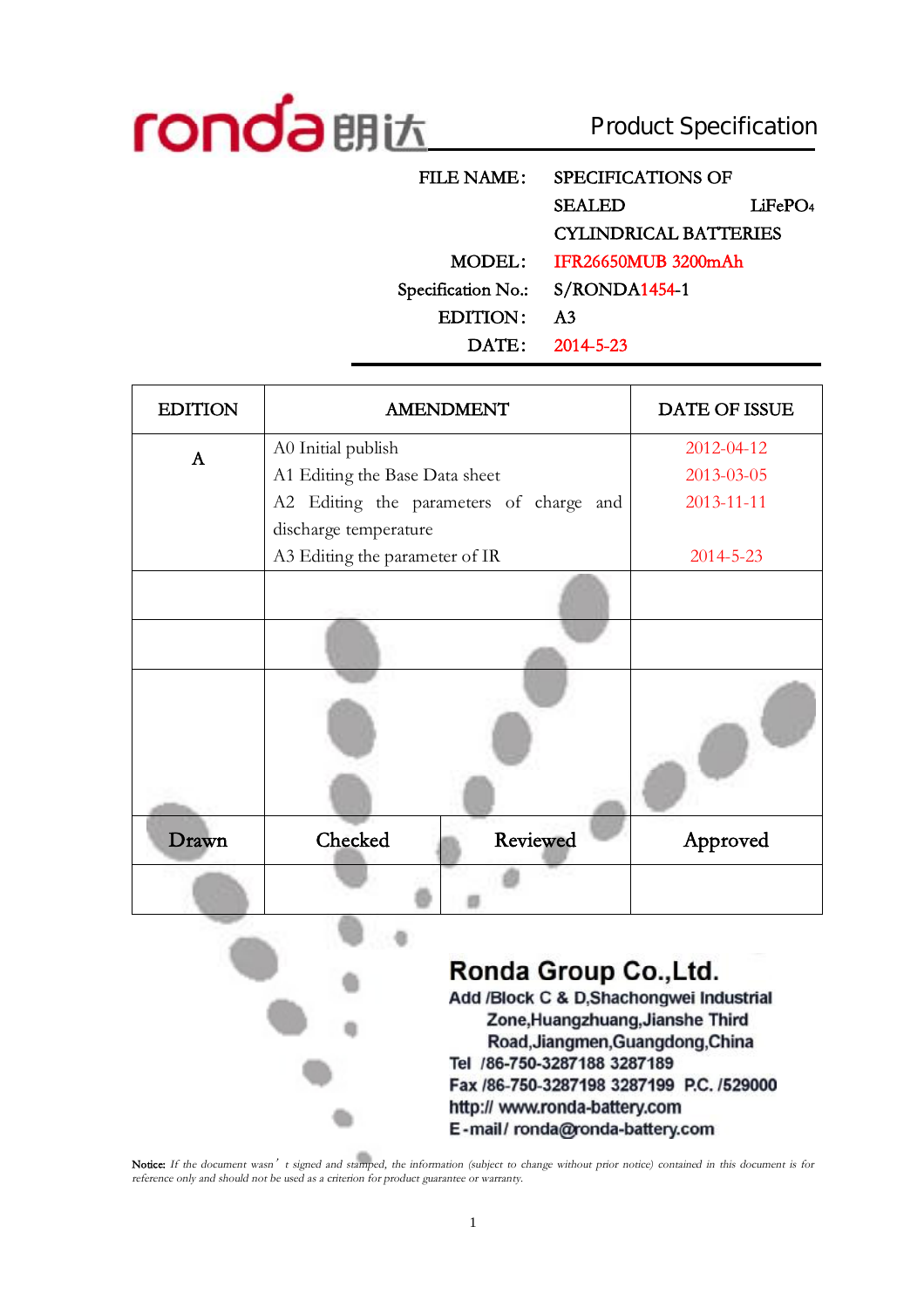## Product Specification

### **IFR26650MUB 3200mAh**

#### **1. SCOPE**

The specification governs the performance of the following **RONDA** LiFePO4 Cylindrical cell and its battery pack. (Refer to the attached figure 1 )

Rated capacity: 3200mAh

Designation: IFR26650 (*D*: 26.0<sup>0</sup><sub>±0.2</sub>mm *H*: 65.0<sup>0</sup>





#### **Figure 1- Jacketed LiFePO4 cylindrical cells**

#### **2. DATA OF BATTERY PACK**

The data of battery pack, including voltage and weight, is almost equivalent to the multiple numbers of the relevant single cells.

Example: Battery pack consisting three single cells

Nominal voltage of single cell = 3.2V Nominal voltage of battery pack =  $3.2V \times 3 = 9.6V$ 

#### **3. RATINGS**

#### **Table 1 - Ratings of the cells**

| Description                     | Unit         | Specification                                     | Remark                                                                                                                                                                                       |
|---------------------------------|--------------|---------------------------------------------------|----------------------------------------------------------------------------------------------------------------------------------------------------------------------------------------------|
| Nominal Voltage                 | V            | 3.2                                               | Single cell                                                                                                                                                                                  |
| Max. Charge Voltage             | V            | 3.7                                               | Single cell                                                                                                                                                                                  |
| Discharge cut-off Voltage       | V            | 2.0                                               | Single cell                                                                                                                                                                                  |
| Max. constant charge current    | mA           | 3200(1.0ItA)                                      |                                                                                                                                                                                              |
| Max. constant discharge current | mA           | 6400(2.0ItA)                                      |                                                                                                                                                                                              |
| Rated Capacity                  | mAh          | 3200                                              | Charge with 0.2ItA to 3.7V, then<br>charge with constant voltage till the<br>charge current is less than 0.01ItA,<br>and rest for 60 min, discharge with<br>constant current 0.2ItA to 2.0V. |
| Operation Temp.                 | $^{\circ}$ C | Charge: $0 \sim +70$<br>Discharge:- $20 \sim +70$ |                                                                                                                                                                                              |
| Storage Temp.                   | $^{\circ}C$  | $-10 \sim +45$<br>within one month                |                                                                                                                                                                                              |
| Weight                          | g            | About 83.0                                        | For reference only                                                                                                                                                                           |
| Storage Voltage                 | V            | $3.20 - 3.40$                                     | single cell                                                                                                                                                                                  |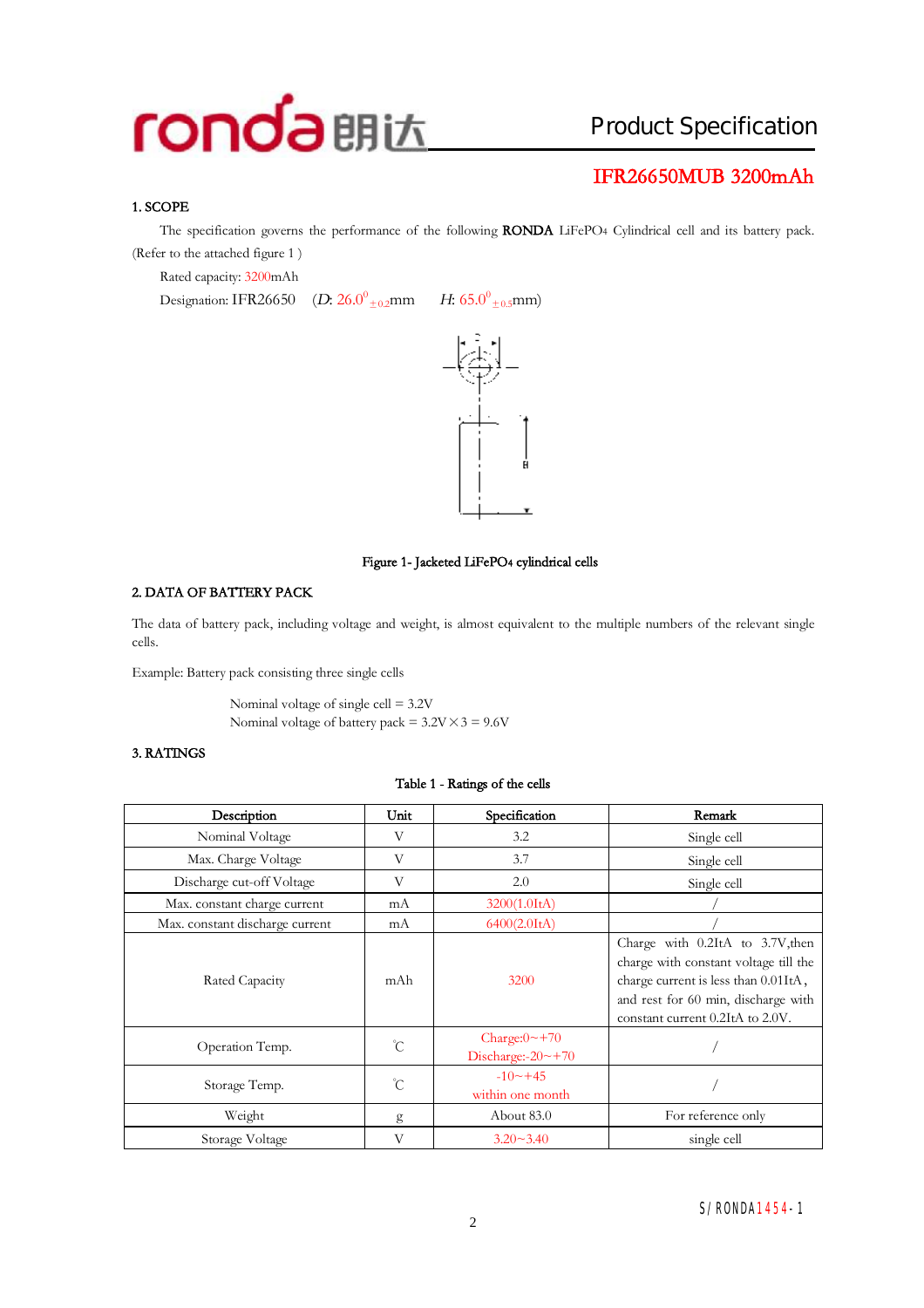

#### **4. PERFORMANCE AND TEST METHOD**

Standard charge method: Charge with constant current 0.2ItA to 3.7V/cell,and then charge with constant voltage 3.7V,when the charge current is less than 0.01ItA,stop charging.

#### **Standard testing condition:**

Temp.:  $20 \pm 5^{\circ}$ C

Relative Humidity:  $65 \pm 20\%$ RH (Unless otherwise stated)

|  | Table 2 - Performance and test methods <sup>b</sup> |  |
|--|-----------------------------------------------------|--|
|--|-----------------------------------------------------|--|

| Test Item                      |                   | Unit         | Specification       | <b>Test Conditions</b>                                                                                                                                                                                                                                                                              | Remarks                           |
|--------------------------------|-------------------|--------------|---------------------|-----------------------------------------------------------------------------------------------------------------------------------------------------------------------------------------------------------------------------------------------------------------------------------------------------|-----------------------------------|
|                                | 20°C <sup>a</sup> | $\mathsf{h}$ | $\geqslant 5$       | After Standard Charge, stored for 1-2 hrs,<br>then Discharge with 0.2ItA to 2.0V                                                                                                                                                                                                                    | Can be<br>recycled for 5<br>times |
| Discharge performance          | $-10^{\circ}$ C   | $\mathbf{h}$ | $\geqslant$ 3       | After Standard Charge, stored for 2h in<br>-10 $\pm$ 2°C, then discharged with 0.2I <sub>A</sub> to<br>2.0V.                                                                                                                                                                                        |                                   |
|                                | 55°C              | $\mathsf{h}$ | $\geqslant$ 4.5     | After Standard Charge, stored for 2h in<br>$55 \pm 2^{\circ}$ C, then discharged by 0.2 <i>I</i> <sub><i>A</i></sub> to 2.0V.                                                                                                                                                                       |                                   |
| Charge (capacity)<br>retention |                   | h/min        | $\geqslant$ 4h15min | After Standard Charge, stored on open<br>circuit for a period of 28 days in $20 \pm 5^{\circ}$ C,<br>then discharged with $0.2I$ A to $2.0V$ .                                                                                                                                                      |                                   |
| Endurance in cycles            |                   | cycle        | $\geq 1000$         | Discharge with 0.2ItA to 2.0V, charge with<br>0.2ItA to 3.7V, then charge with 3.7V till the<br>charge current less than 0.01ItA, stored for<br>30min, and move to next cycle, cycles<br>should be repeated until the discharge<br>capacity is less than 80% of normal capacity<br>for three times. | $20 + 2^{\circ}C$                 |
| Internal resistance            |                   | $m\Omega$    | $\leq 30$           | 50% Charged ,to measure in AC 1000Hz<br>$(20 \pm 2)$ °C                                                                                                                                                                                                                                             |                                   |

**4.2 Safety performance** 

| $\mu$ out $\mu$ point in the $\sigma$ |                                 |                                                                                                                                                                                   |  |
|---------------------------------------|---------------------------------|-----------------------------------------------------------------------------------------------------------------------------------------------------------------------------------|--|
| Test Item                             | Specification<br>Test condition |                                                                                                                                                                                   |  |
| Overcharge test                       | No fire.<br>No explosion        | Discharge with 0.2ItA to 2.0V, charge with 3ItA to<br>5.0V, when the constant voltage get to 5.0V the current is<br>close to $0$ , last for 30 $\min$ .                           |  |
| Over-discharge test                   | No fire.<br>No explosion        | After Standard charge, then discharge with 0.2ItA to<br>2.0V/cell, and then keeps on discharging for 24h loaded with<br>$30 \Omega$ .                                             |  |
| Heat Impact test                      | No fire.<br>No explosion        | Standard charge first, then put the battery in the hot chamber,<br>the temp. of chamber increased by $5 \pm 2^{\circ}$ C every min. till<br>$130 \pm 2^{\circ}$ C keep for 10min. |  |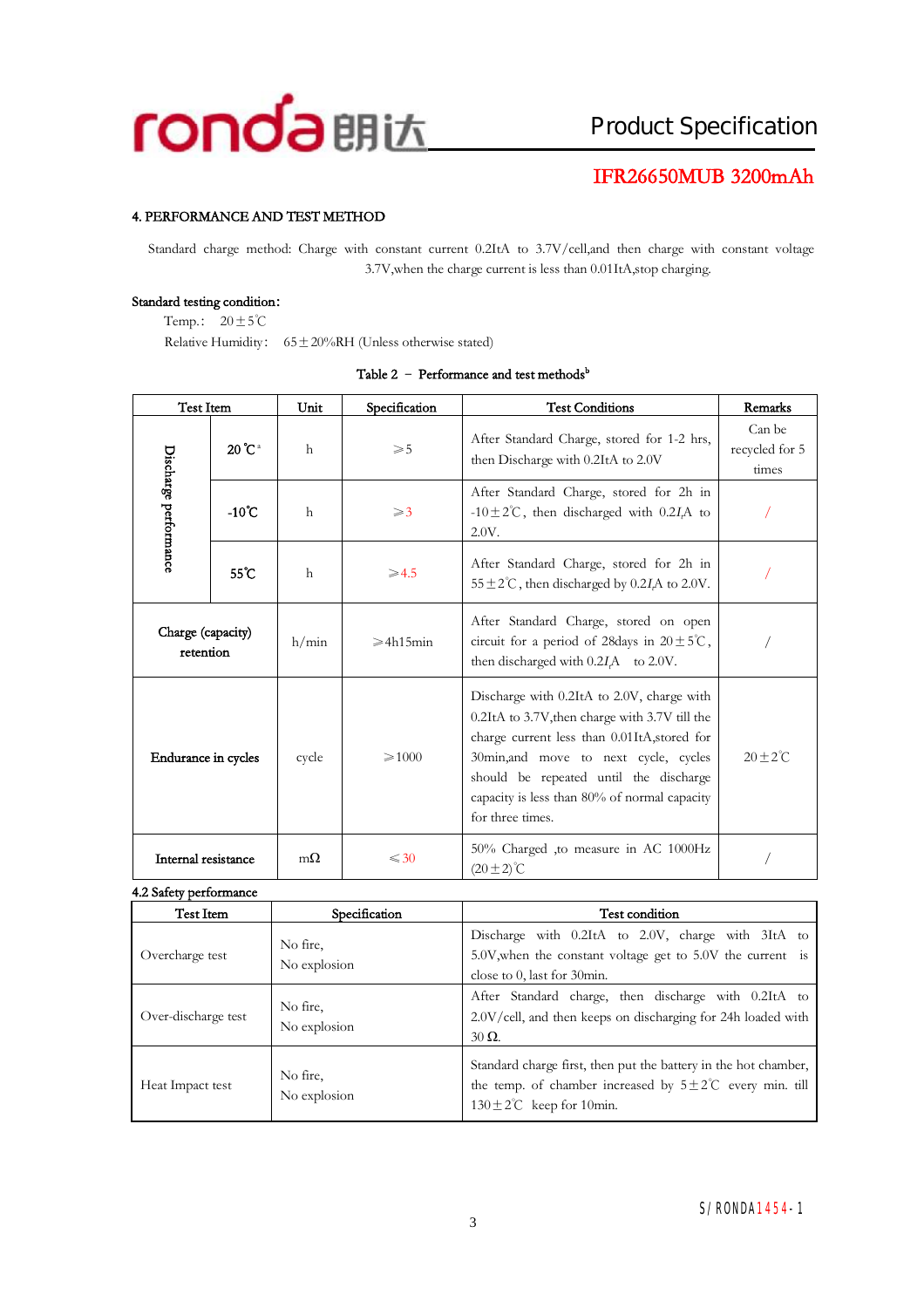

#### **4.3.Reliability Performance**

| Test Item                         | Specification                                                                           | Test condition                                                                                                                                 |
|-----------------------------------|-----------------------------------------------------------------------------------------|------------------------------------------------------------------------------------------------------------------------------------------------|
| High Temp. test                   | Electric performance and<br>appearance are free from<br>affected                        | Put the full charged battery in $70^{\circ}$ C for 2 hours                                                                                     |
| Low temp. test                    | Electric<br>performance<br>and<br>from<br>free<br>appearance<br>are<br>affected         | Put the full charged battery in $-10^{\circ}$ C for 2 hours, then<br>stored in room temp. for 3 hours                                          |
| High Temp & High<br>Humidity test | Electric performance and<br>appearance are free from<br>affected.<br>including package. | Put the full charged battery in the chamber of $40\pm2\degree$ C<br>90%-95%RH for 48 hours, then stored in $20 \pm 5^{\circ}$ C for 2<br>hours |

#### **5. CONFIGURATION, DIMENSIONS AND MARKINGS**

Please refer to the attached drawing.

#### **6. EXTERNAL APPEARANCE**

The cell/battery shall be free from cracks, scars, breakage, rust, discoloration, leakage nor deformation.

#### **6. Protection function requirement**

The cell/battery shall be free from cracks, scars, breakage, rust, discoloration, leakage nor deformation.

#### **7. Protect requirement of battery**

When Li-ion rechargeable battery is working under voltage/current which is higher than the specification stipulated, the electrolyte may be decomposed, which will affect the safety performance of the battery; the battery performance will be worsen if its voltage lower than 1.0V. In order to avoid overcharging, over-discharging or over-current, please use right charger to charge the battery.

To make sure safety, the charger and protect circuit should comply with following requirement:

| Object                                  | Item                           | Requirement                   | Remarks |
|-----------------------------------------|--------------------------------|-------------------------------|---------|
| Charger                                 | Charge cut-off Voltage         | $(3.700 - 4.200) \pm 0.049$ V |         |
| Protect Circuit<br>(For reference only) | Overcharge protect Voltage     | $(3.700 - 4.200) \pm 0.025$ V |         |
|                                         | Overcharge recover Voltage     | $(3.700 - 4.200) \pm 0.050$ V |         |
|                                         | Discharge cut-off Voltage      | $2.0 + 0.10V$                 |         |
|                                         | Over-discharge protect Voltage | $2.0 + 0.08V$                 |         |
|                                         | Over-discharge recover Voltage | $2.0 + 0.10V$                 |         |
|                                         | Over-current protect Value     | $2.0 + 0.2A$                  |         |

Note: The above parameter is for reference only, customers could decide to adopt or change according to the practical situation.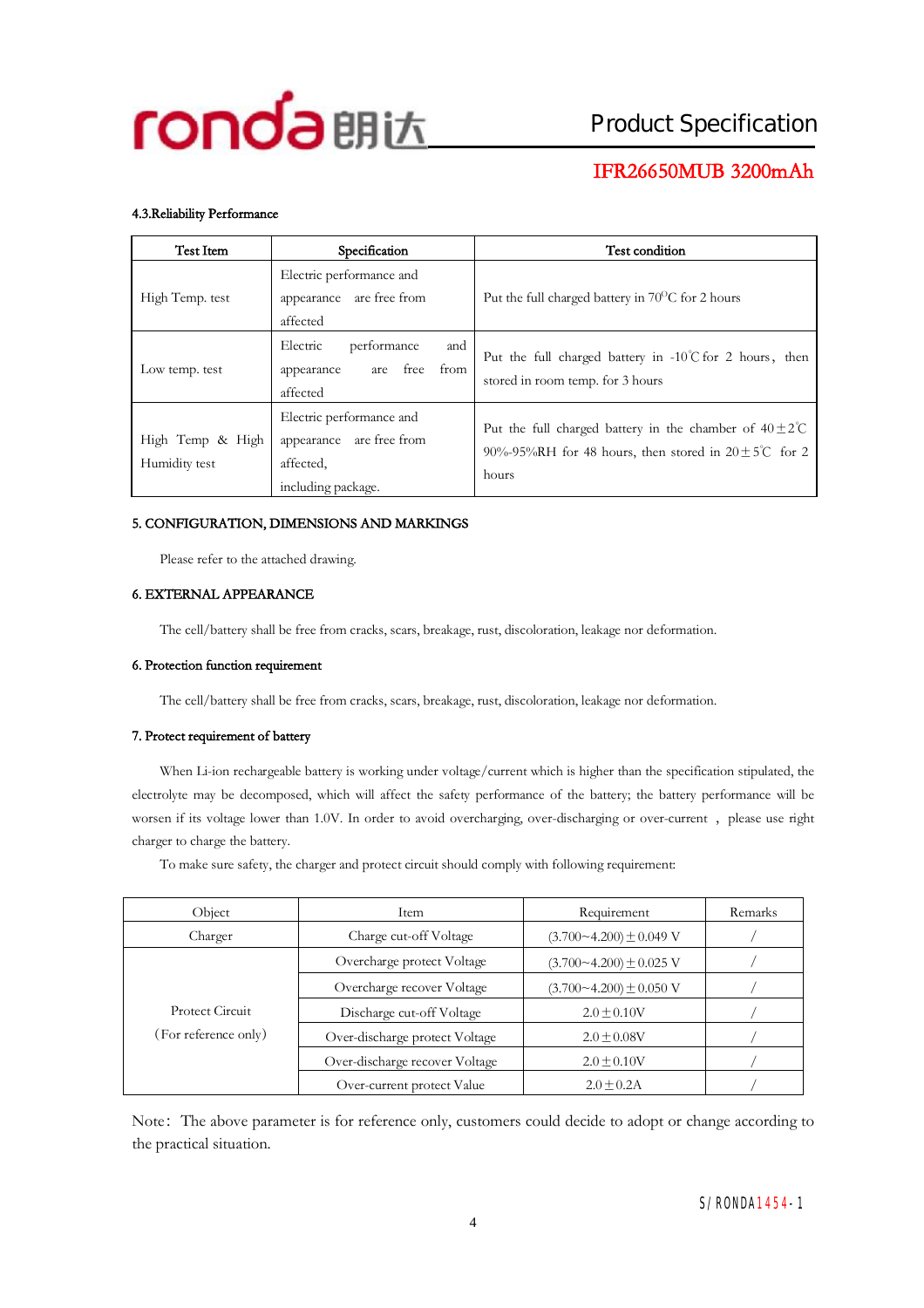

#### **8. Period of warranty**

12 months from manufacture date

#### **9. Disclaimer clause**

Fire or explosion will happen in case misuse of battery. So please comply with Ronda specification and caution in the document. Ronda will take no responsibility for any accident when the cell is used under other conditions than those described in this Document.

#### **10. Caution in use**

- 1) Do not immerse the cell in water, it should be kept in dry;
- 2) Do not use/expose the cell to extreme heat or flame;
- 3) Use the special Li-ion charger to charge the cell;
- 4) Do not reverse the polarity of the cell for any reason;
- 5) Do not connect cell to the plug socket or car-cigarette-plug;
- 6) Do not throw the cell into heater or fire;
- 7) Do not connect the cell with metal directly;
- 8) Do not handle or store with metallic like necklaces, coins or hairpins, etc.
- 9) Do not strike the cell by hammer or tread it.
- 10) Do not make the direct soldering onto a cell or drive a nail into the cell;
- 11)Do not use or leave the cell in high temp.(under the blazing sun or in heated car by sunshine),to avoid fire, disabled

or life shorter of the cell;

- 12)Do not use the cell under strong static or magnetic field, to avoid destroying of the protect device;
- 13) If the electrolyte came into the eyes, do not rub, you should wash with water and contact a doctor at once;
- 14)If find any peculiar smell, heat, color change, distortion of the cell or there is any abnormity in using, storing or

charging process, you should take it from the device or charger and stop its use;

- 15)To avoid bad contact or function disabled, please use a dry cloth to clean the battery if it is dirty;
- 16)Wasted cells should be packed with a insulated paper, to avoid fire or explosion.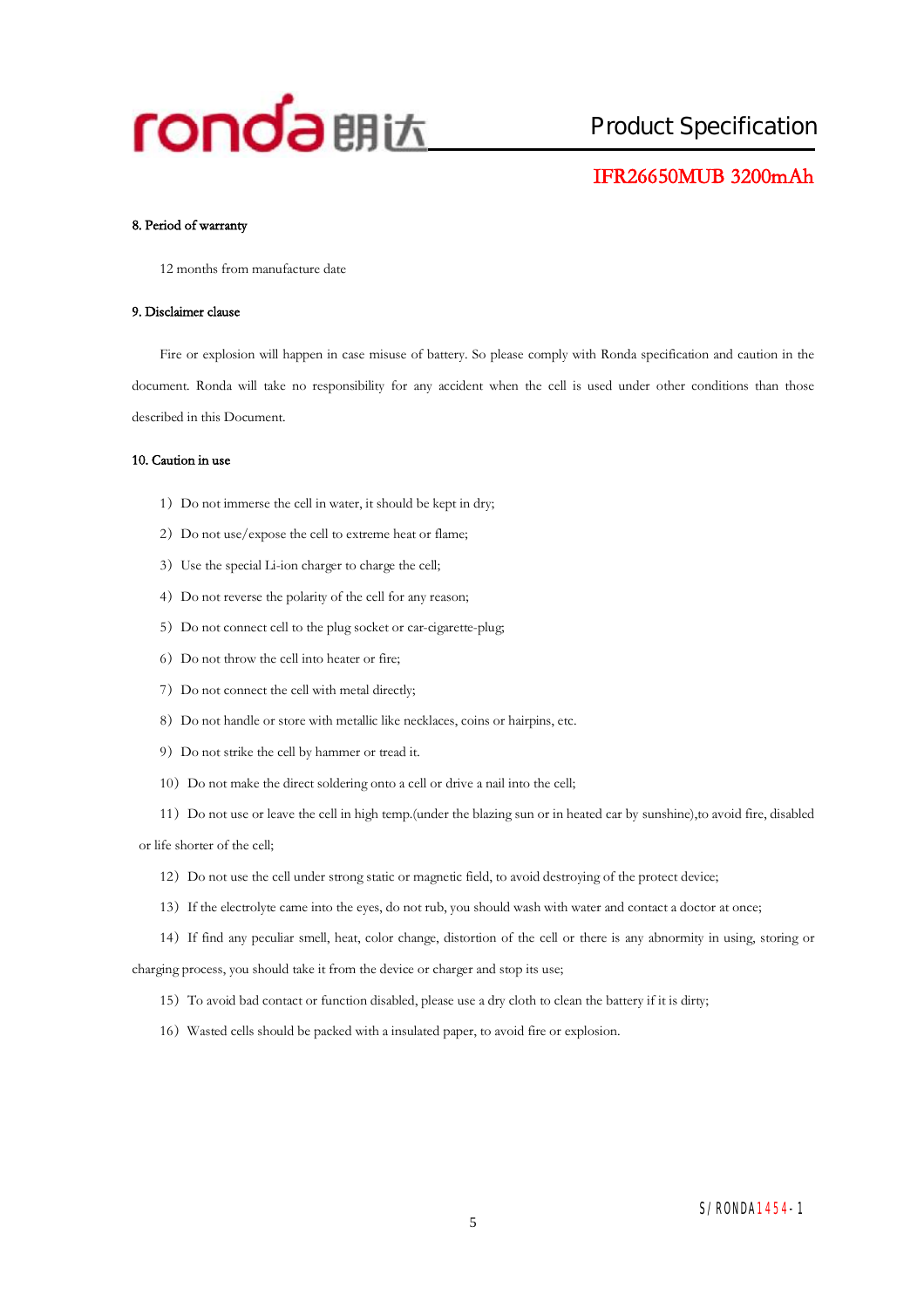## Product Specification

## **IFR26650MUB 3200mAh**





Notice: If the document wasn' t signed and stamped, the information (subject to change without prior notice) contained in this document is for *reference only and should not be used as <sup>a</sup> criterion for product guarantee or warranty.*

#### S/RONDA1454-2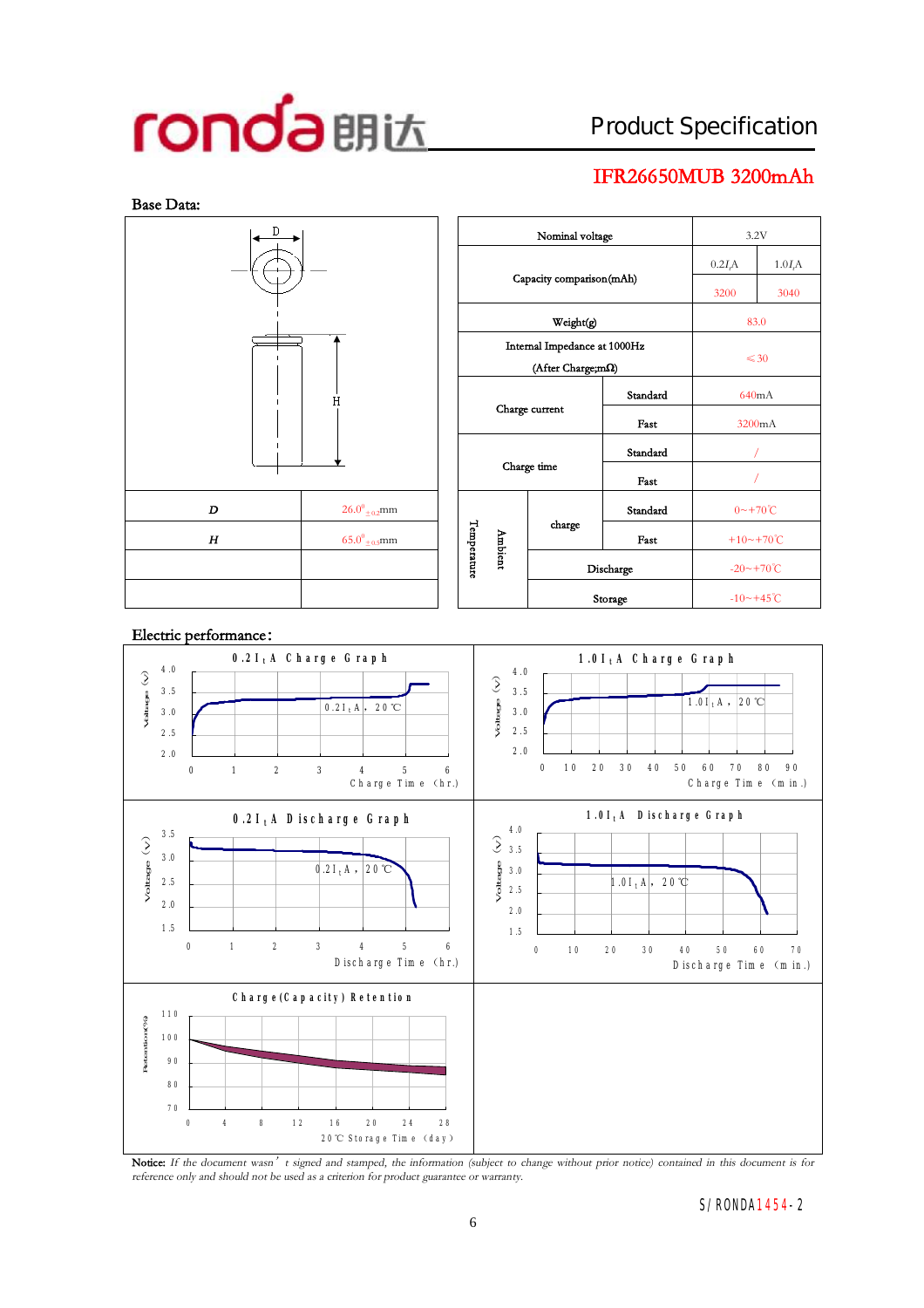# **产品规格书**

|   | 文件名称: | 圆柱型磷酸铁锂电池规格书        |
|---|-------|---------------------|
| 型 | 号:    | IFR26650MUB 3200mAh |
| 编 | 号:    | S/RONDA1454-1       |
| 版 | 次:    | A <sub>3</sub>      |
| 日 | 期:    | 2014年5月23日          |

| 版次           | 修改内容                                                                                                                     | 生效日期            |
|--------------|--------------------------------------------------------------------------------------------------------------------------|-----------------|
|              |                                                                                                                          |                 |
| $\mathbf{A}$ | A0 初版发行                                                                                                                  | 2012-04-12      |
|              | A1 修改基础数据表格                                                                                                              | 2013-03-05      |
|              | A2 修订充电和放电温度                                                                                                             | 2013-11-11      |
|              | A3 修订电池内阻参数                                                                                                              | $2014 - 5 - 23$ |
|              |                                                                                                                          |                 |
|              |                                                                                                                          |                 |
|              |                                                                                                                          |                 |
| 拟<br>草       | 复核<br>核<br>审                                                                                                             | 批准              |
|              |                                                                                                                          |                 |
|              | 江门市朗达集团有限公司<br>地址 / 广东省江门市建设三路篁庄沙冲围工业区C、D栋<br>电话 / 86-750-3287188 3287189<br>传真 / 86-750-3287198 3287199<br>中以中 / 529000 |                 |

*如果文件没有签名并盖章,本文件中包含的信息仅供参考,不应被用来作为产品提供保证或担保的基准。(如 有变更,恕不另行通知)* 

http:// www.ronda-battery.com E-mail/ronda@ronda-battery.com

 $\bullet$ 

 $\alpha$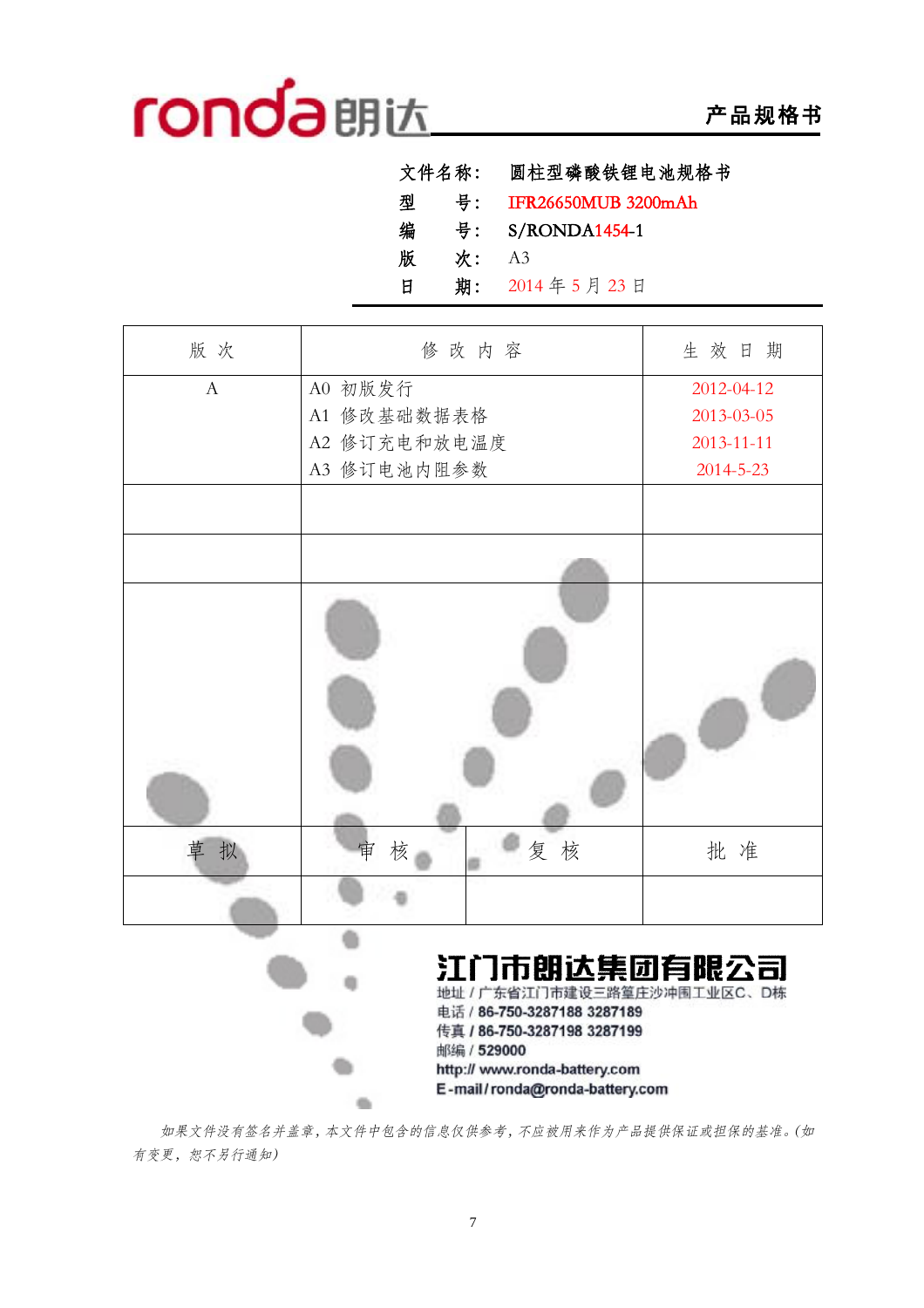

1. 范围

本规格书适用于下述的**朗达**牌圆柱型磷酸铁锂电池单体及电池组的全部性能指标.

额定容量: 3200mAh

电池型号: IFR26650 (D: 26.0<sup>0</sup><sub>±0.2</sub>mm *H*: 65.0<sup>0</sup><sub>±0.5</sub>mm)



图 1 带防护外套的圆柱型锂离子可充单体电池

2. 组合电池的指标

组合电池的电压、重量等数据,近似等于单体电池数与对应值之乘积。 例如:组合电池包括三个单体电池 单体电池的额定电压=3.2V 则电池组的额定电压=3.2V×3=9.6V

3. 基本性能

表 1 电池的额定性能

| 项目       | 单位          | 指标                         | 备注                                                                         |
|----------|-------------|----------------------------|----------------------------------------------------------------------------|
| 标称电压     | V           | 3.2                        | 单体                                                                         |
| 最大充电电压   | V           | 3.7                        | 单体                                                                         |
| 最小放电终止电压 | V           | 2.0                        | 单体                                                                         |
| 最大持续充电电流 | mA          | 3200 mA (1.0ItA)           |                                                                            |
| 最大持续放电电流 | mA          | $6400 \text{ mA}$ $(2.01)$ |                                                                            |
| 额定容量     | mAh         | 3200                       | 0.2ItA 充电至 3.7V, 再恒压充电至充<br>电电流小于 0.01ItA, 搁置 60min,<br>0.2ItA 恒流放电到 2.0V。 |
| 工作温度范围   | °C          | 充电: 0~70<br>放电: -20~70     |                                                                            |
| 储存温度     | $^{\circ}C$ | 一个月内-10~45                 |                                                                            |
| 重量       | g           | 约 83.0                     | 参考值                                                                        |
| 储存电压     | V           | $3.20 - 3.40$              | 单体电池                                                                       |

S/RONDA1454-1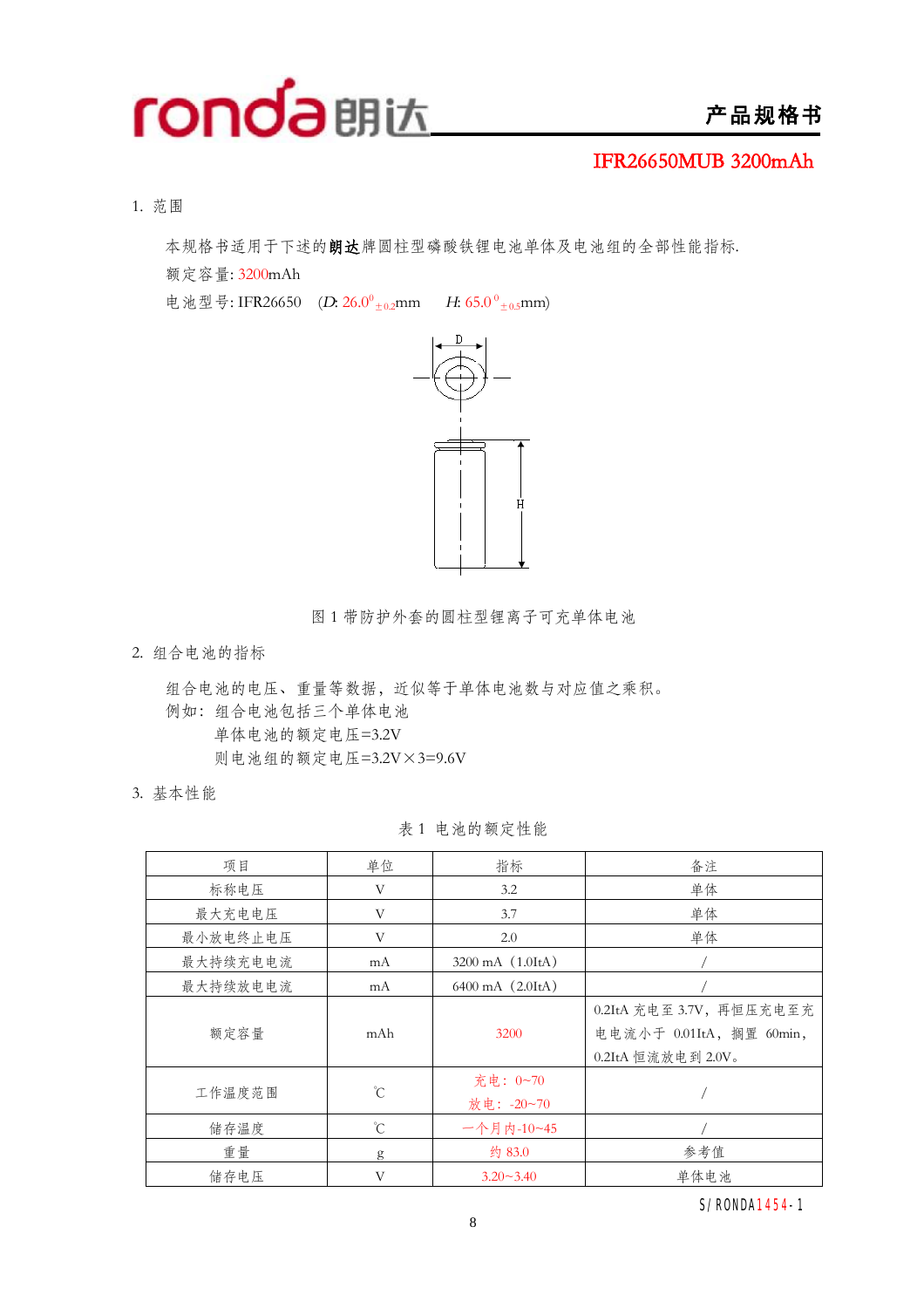

4. 电池性能与测试方法

完全充电条件: 恒流 0.2ItA 充电至 3.7V, 再恒压 3.7V 充电至充电电流小于 0.01ItA 标准测试环境:

温度:20±5℃

相对湿度:65±20%(除非另外要求)

4.1 电性能

|        | 测试项目              | 单位                    | 标准                  | 测试方法                                                                                                                                                                                                    | 备注                |
|--------|-------------------|-----------------------|---------------------|---------------------------------------------------------------------------------------------------------------------------------------------------------------------------------------------------------|-------------------|
| 放      | $20^{\circ}C^{1}$ | h                     | $\geqslant 5$       | 在环境温度为 (25±2) ℃条件下完全充电后搁<br>置1-2小时, 以 0.2ItA 放电至 2.0V。                                                                                                                                                  | 可循环<br>五次         |
| 电<br>性 | $-10^{\circ}$ C   | h                     | $\geqslant$ 3       | 完全充电后将电池置于 (-10±2) ℃条件下恒<br>温 2h 后, 以 0.2ItA 电流恒流放电至 2.0V。                                                                                                                                              |                   |
| 能      | $55^{\circ}$ C    | h                     | $\geqslant$ 4.5     | 完全充电后将电池置于 (55±2) ℃条件下恒温<br>2h 后, 以 0.2ItA 电流恒流放电至 2.0V。                                                                                                                                                |                   |
|        | 荷电保持率             | h/min<br>$\mathsf{n}$ | $\geqslant$ 4h15min | 完全充电后, 开路搁置 28 天(20±5°C),随后以<br>$0.2$ ItA 电流恒流放电至 2.0V。                                                                                                                                                 |                   |
|        | 循环寿命              | Cycle                 | $\geq 1000$         | 以 0.2ItA 电流恒流放电至 2.0V, 再以<br>0.2ItA 电流恒流充电至 3.7V, 然后恒压<br>3.7V 充至电流小于 0.01ItA, 搁置 30min,<br>以 0.2ItA 电流恒流放电至 2.0V, 放电结<br>束后,搁置 30min, 再进行下一充放电循<br>环, 直至连续三次放电容量小于 80%的<br>额定容量(C <sub>5</sub> mAh)为止。 | $20 + 2^{\circ}C$ |
|        | 内阻                | $m\Omega$             | $\leq 30$           | 环境温度 (20±2) ℃, 电池带电 50%状<br>态时1KHZ 交流电测得的内部阻抗。                                                                                                                                                          |                   |

4.2 安全性能

| 测试项目  | 标准      | 测试方法                                                                                    | 备注 |
|-------|---------|-----------------------------------------------------------------------------------------|----|
| 过充测试  | 不爆炸,不起火 | 电池以 0.2ItA 电流恒流放电至 2.0V, 再以 3ItA<br>电流和限制电压 5.0V 的充电制度充电, 至 5.0V<br>恒压电流接近 0, 持续 30 分钟。 |    |
| 过放测试  | 不爆炸、不起火 | 完全充电后, 在(20±5)℃环境温度条件下,以<br>0.2ItA 电流恒流放电至 2.0V 后, 外接 30Ω负载<br>电阻放电 24h。                |    |
| 热冲击试验 | 不爆炸、不起火 | 将充满电的电池放在重力对流或循环空气的烘<br>箱中进行加热, 烘箱温度以每分钟 (5±2) ℃<br>的速度上升到 (130±2) ℃保持30分钟。             |    |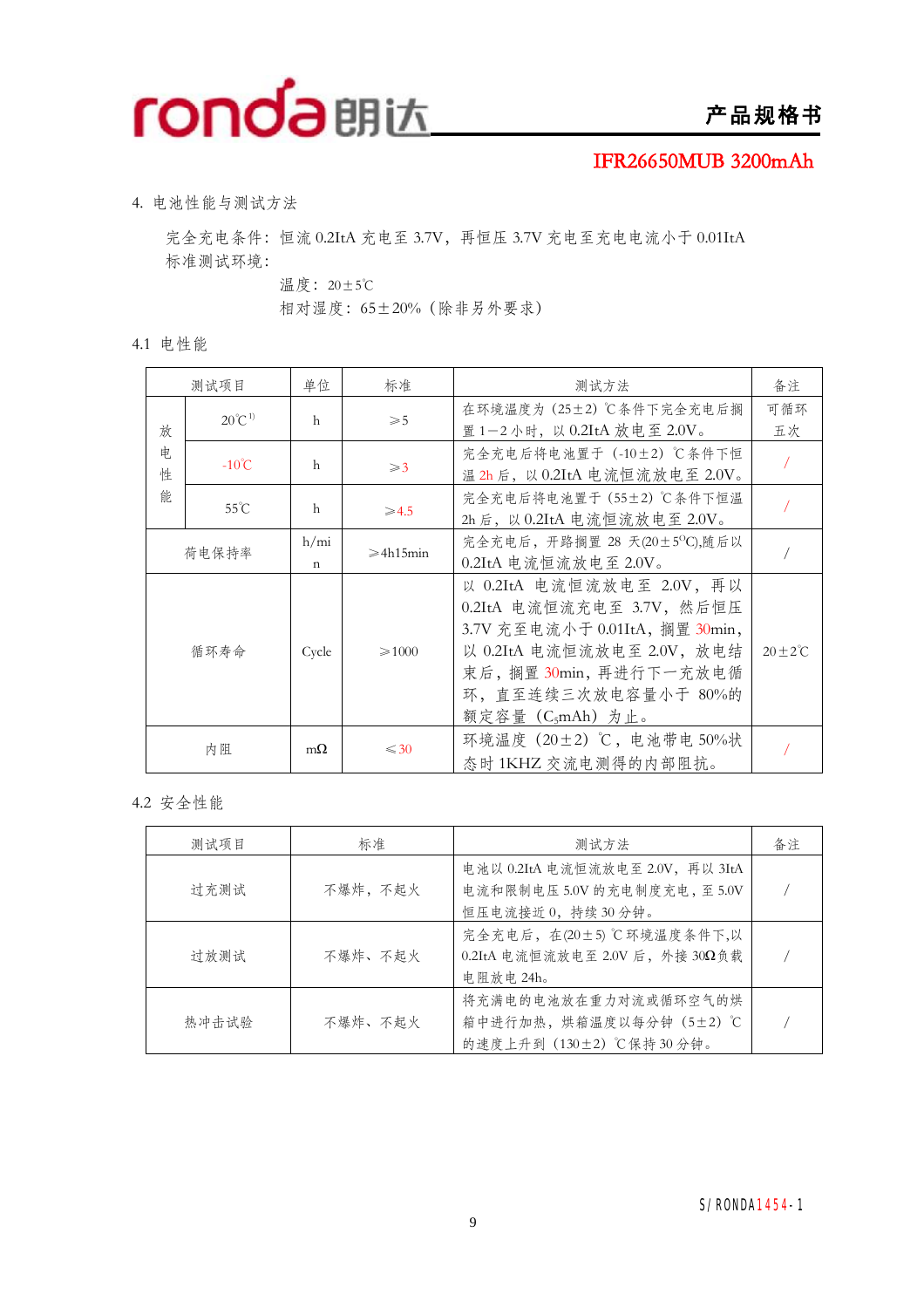### **IFR26650MUB 3200mAh**

4.3 可靠性能

| 测试项目   | 标准                   | 测试方法                                                                                     | 备注 |
|--------|----------------------|------------------------------------------------------------------------------------------|----|
| 高温试验   | 电性能、外观不受影响           | 将充满电的电池置于70℃环境中2小时。                                                                      |    |
| 低温试验   | 电性能、外观不受影响           | 将充满电的电池置于-10℃环境中2小时后再<br>室温中搁置3小时。                                                       |    |
| 高温高湿试验 | 电性能、外观不受影响,<br>包括包装。 | 将充满电的电池放放入 (40±2)℃、相对湿<br>度为 90-95%的恒温恒湿箱中搁置 48 小时,<br>取出电池在环境温度为 (20±5) ℃的条件下<br>搁置2小时。 |    |

5. 电池尺寸和标志

参见附图

6. 电池外观

电池表面无划伤、脏点、变形、漏液、鼓气等缺陷。

7. 电池保护功能要求

当锂离子蓄电池在高于允许电压或电流情况下工作,电解液可能会分解,这样会影响到电池 的安全性能;而电池的电压低于 1.0V 时,电池性能会恶化。因此,电池在使用过程中,应使用专 用的充电器对电池进行充电,以防止电池出现过充、过放和过流现象。

| 单元    | 项目     | 要求                            | 备注 |
|-------|--------|-------------------------------|----|
| 充电器   | 充电终止电压 | $(3.700 - 4.200) \pm 0.049$ V |    |
|       | 过充保护电压 | $(3.700 - 4.200) \pm 0.025$ V |    |
|       | 过充恢复电压 | $(3.700 - 4.200) \pm 0.050$ V |    |
| 保护电路  | 放电终止电压 | $2.0 + 0.10$ V                |    |
| (供参考) | 过放保护电压 | $2.0 + 0.08$ V                |    |
|       | 过放恢复电压 | $2.0 + 0.10$ V                |    |
|       | 过流保护值  | $2.0 \pm 0.2$ A               |    |

为确保安全,充电器和保护电路应符合以下要求:

注:上表中的参数仅参考,客户可根据实际情况选择是否采用或变更。

8.电池保质期限

从出厂日期(喷码)开始 12 个月。

9.产品责任

由于误用会引起电池过热,发生火灾或爆炸。因此,请严格遵守本公司规格书和文件后面的 电池使用注释。除按过格书要求操作造成的事故外,本公司对由于误用所造成的任何事故概不负 责。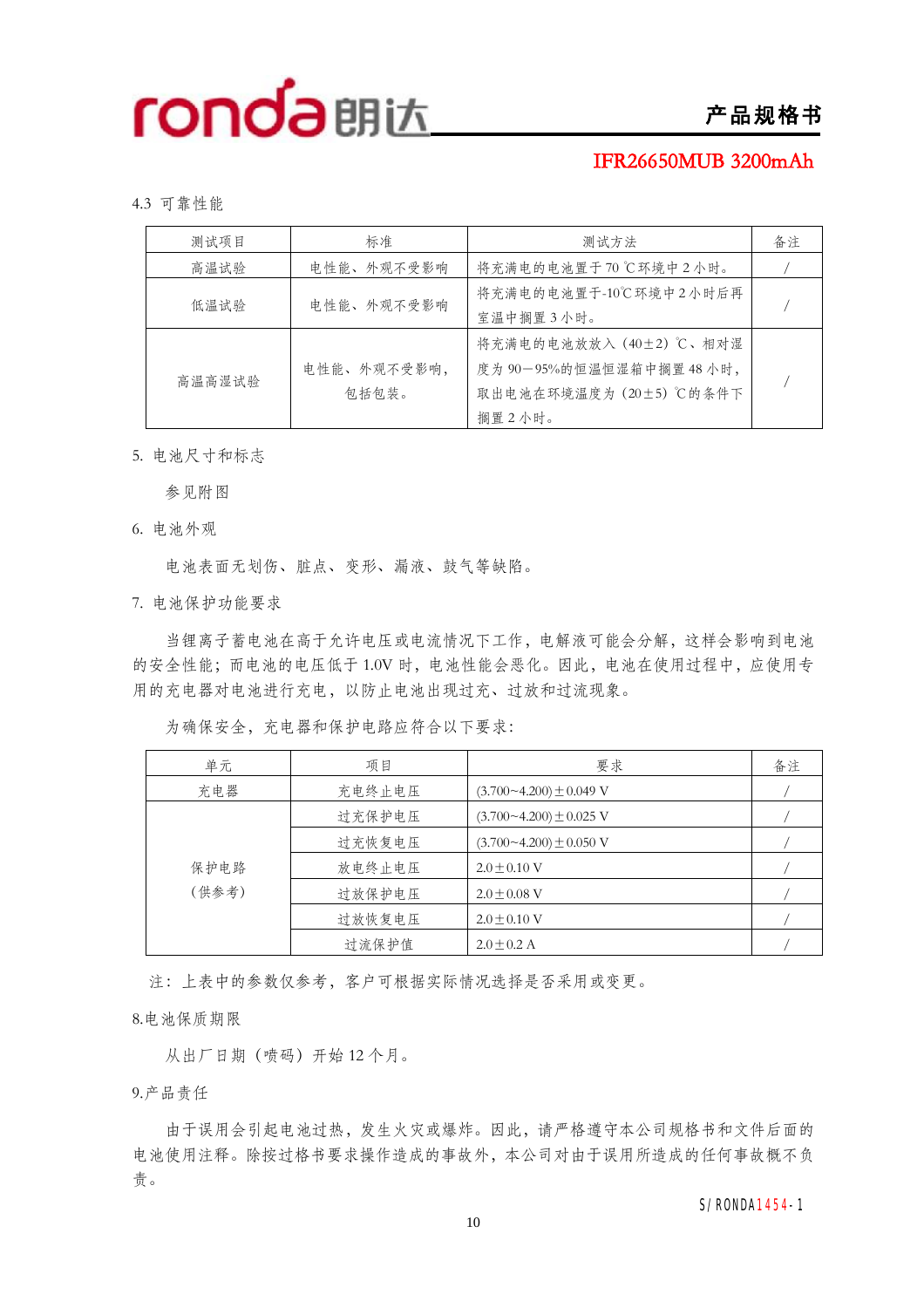

10.使用注意事项

- )严禁将电池浸入水中,应宜阴凉干燥的环境中贮存;
- )禁止将电池置于高温热源(如火、加热器等)旁使用或搁置;
- )充电时请选用锂离子电池专用充电器;
- )严禁颠倒正负极使用电池;
- )严禁将电池直接接入电源插座;
- )禁止将电池掷于加热器或火中;
- )禁止用金属直接连接电池正负极短路;
- )禁止将电池与金属,如发卡、金属首饰等一起运输或储存;
- )禁止敲打、投掷或踩踏电池;
- )禁止直接用焊锡焊接电池和用钉子及其他利器刺穿电池;

)禁止在高温下(如炙热的阳光下或炎热的汽车中)使用或放置电池,以免造成电池过热、 起火或功能失效、寿命缩短。

)禁止在强静电和强磁场条件下使用电池,以免破坏电池安全保护装置,带来安全隐患;

)如电池泄露,不小心使电液进入眼睛,请不要揉擦,立即用清水冲洗眼睛,并立即求助 医护治疗。

)如电池发出异味、发热、变色、变形或使用、贮存、充电过程中出现任何异常,应立即 从装置或充电器中取出并停止使用。

- )电池赃污,使用前应用干布抹净,以免导致接触不良或功能失效;
- )废弃电池应用绝缘纸包住电极,以防起火或爆炸。